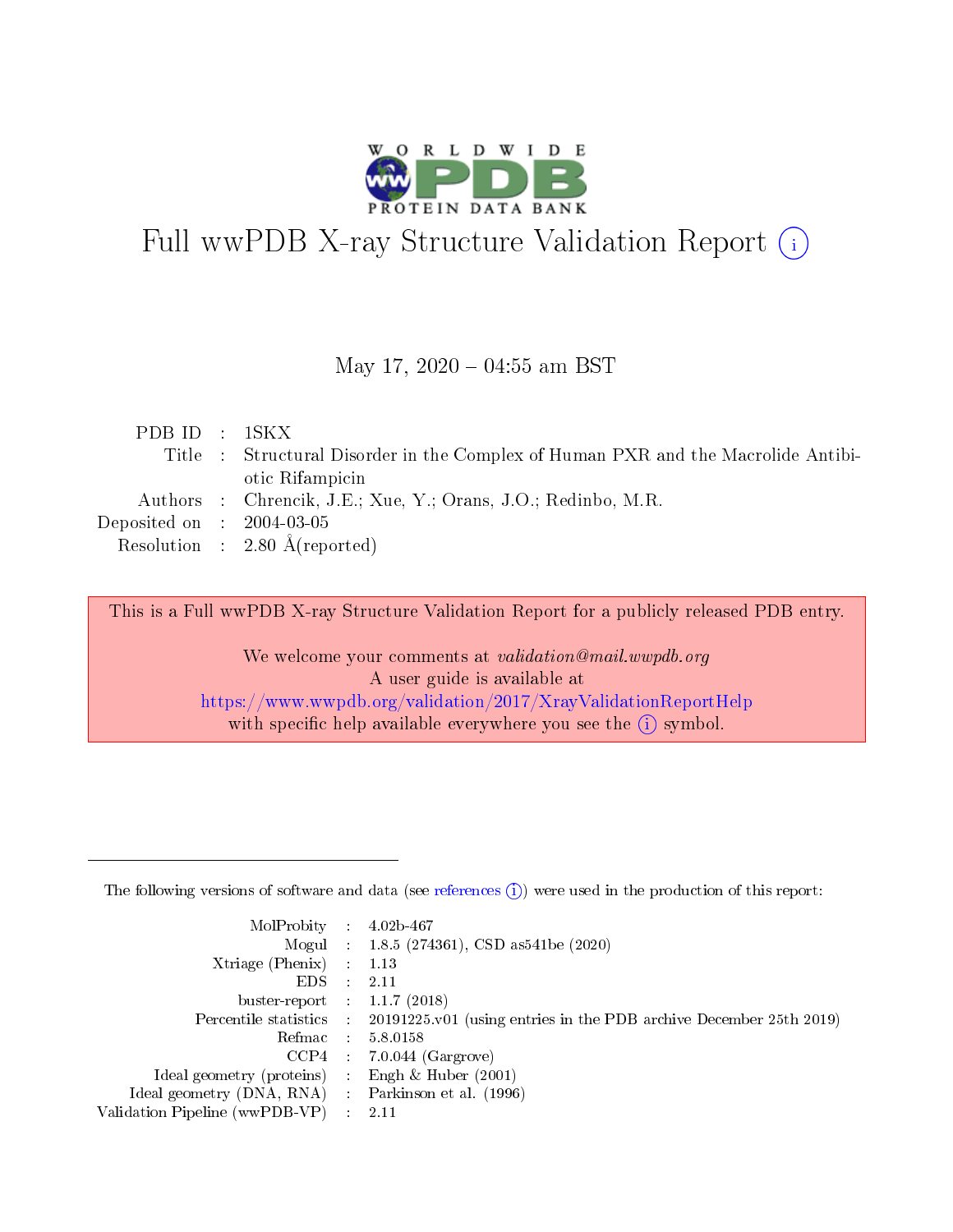# 1 [O](https://www.wwpdb.org/validation/2017/XrayValidationReportHelp#overall_quality)verall quality at a glance  $(i)$

The following experimental techniques were used to determine the structure: X-RAY DIFFRACTION

The reported resolution of this entry is 2.80 Å.

Percentile scores (ranging between 0-100) for global validation metrics of the entry are shown in the following graphic. The table shows the number of entries on which the scores are based.



| Metric                | Whole archive<br>$(\#\mathrm{Entries})$ | Similar resolution<br>$(\#\text{Entries},\, \text{resolution}\; \text{range}(\textup{\AA}))$ |  |  |
|-----------------------|-----------------------------------------|----------------------------------------------------------------------------------------------|--|--|
| $R_{free}$            | 130704                                  | $3140 (2.80 - 2.80)$                                                                         |  |  |
| Clashscore            | 141614                                  | $3569(2.80-2.80)$                                                                            |  |  |
| Ramachandran outliers | 138981                                  | 3498 (2.80-2.80)                                                                             |  |  |
| Sidechain outliers    | 138945                                  | $3500(2.80-2.80)$                                                                            |  |  |
| RSRZ outliers         | 127900                                  | $3078(2.80-2.80)$                                                                            |  |  |

The table below summarises the geometric issues observed across the polymeric chains and their fit to the electron density. The red, orange, yellow and green segments on the lower bar indicate the fraction of residues that contain outliers for  $>=3, 2, 1$  and 0 types of geometric quality criteria respectively. A grey segment represents the fraction of residues that are not modelled. The numeric value for each fraction is indicated below the corresponding segment, with a dot representing fractions  $\epsilon=5\%$  The upper red bar (where present) indicates the fraction of residues that have poor fit to the electron density. The numeric value is given above the bar.

| Mol | $\gamma$ hain | Length       |       | Quality of chain |     |
|-----|---------------|--------------|-------|------------------|-----|
|     |               |              | $2\%$ |                  |     |
| л.  | . .           | 919<br>0 T Q | 50%   | 25%              | 23% |

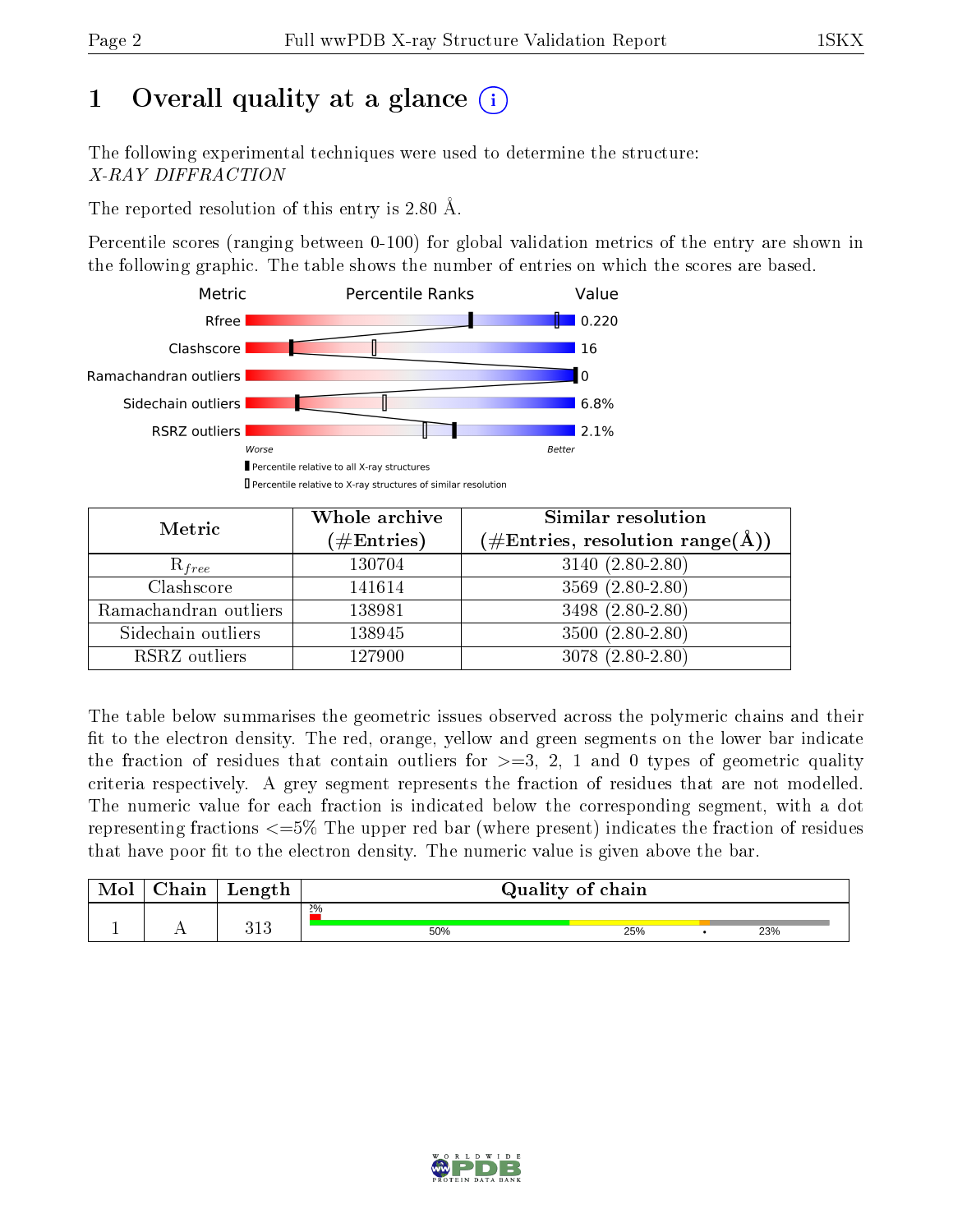# 2 Entry composition (i)

There are 3 unique types of molecules in this entry. The entry contains 2138 atoms, of which 0 are hydrogens and 0 are deuteriums.

In the tables below, the ZeroOcc column contains the number of atoms modelled with zero occupancy, the AltConf column contains the number of residues with at least one atom in alternate conformation and the Trace column contains the number of residues modelled with at most 2 atoms.

Molecule 1 is a protein called Orphan nuclear receptor PXR.

| Mol | Chain | Residues | Atoms         |      |     |     |    | $\mid$ ZeroOcc $\mid$ AltConf $\mid$ | Trace |
|-----|-------|----------|---------------|------|-----|-----|----|--------------------------------------|-------|
|     |       | 242      | Totar<br>1994 | 1293 | 336 | 348 | 17 |                                      |       |

There are 11 discrepancies between the modelled and reference sequences:

| Chain          | Residue | Modelled   | Actual | Comment               | Reference         |
|----------------|---------|------------|--------|-----------------------|-------------------|
| $\overline{A}$ | 119     | <b>MET</b> |        | INITIATING METHIONINE | <b>UNP 075469</b> |
| А              | 120     | <b>LYS</b> |        | <b>EXPRESSION TAG</b> | <b>UNP 075469</b> |
| А              | 121     | <b>LYS</b> |        | <b>EXPRESSION TAG</b> | <b>UNP 075469</b> |
| А              | 122     | <b>GLY</b> |        | <b>EXPRESSION TAG</b> | UNP 075469        |
| А              | 123     | <b>HIS</b> |        | <b>EXPRESSION TAG</b> | UNP 075469        |
| $\mathsf{A}$   | 124     | <b>HIS</b> |        | <b>EXPRESSION TAG</b> | UNP 075469        |
| А              | 125     | <b>HIS</b> |        | <b>EXPRESSION TAG</b> | UNP 075469        |
| А              | 126     | <b>HIS</b> |        | <b>EXPRESSION TAG</b> | UNP 075469        |
| А              | 127     | <b>HIS</b> |        | <b>EXPRESSION TAG</b> | UNP 075469        |
| А              | 128     | <b>HIS</b> |        | <b>EXPRESSION TAG</b> | UNP 075469        |
|                | 129     | GLY        |        | <b>EXPRESSION TAG</b> | UNP<br>O75469     |

• Molecule 2 is RIFAMPICIN (three-letter code: RFP) (formula:  $C_{43}H_{58}N_4O_{12}$ ).

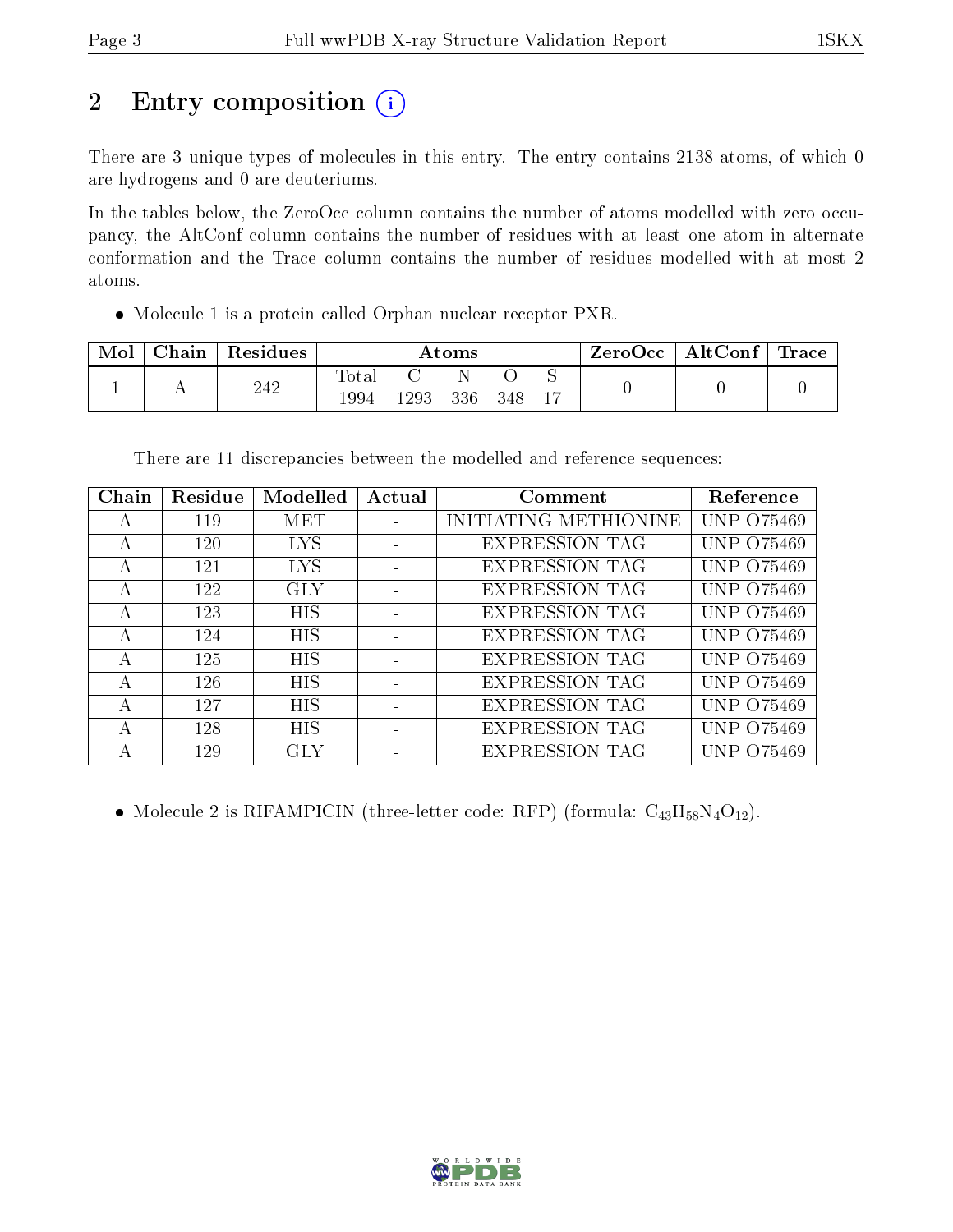

| Mol | $\mid$ Chain $\mid$ Residues | Atoms     |     |  |  | $ZeroOcc   AltConf$ . |
|-----|------------------------------|-----------|-----|--|--|-----------------------|
|     |                              | Total C N | 38. |  |  |                       |

• Molecule 3 is water.

|  | $Mol$   Chain   Residues | Atoms | $ZeroOcc \mid AltConf \mid$ |
|--|--------------------------|-------|-----------------------------|
|  | 93                       | Total |                             |

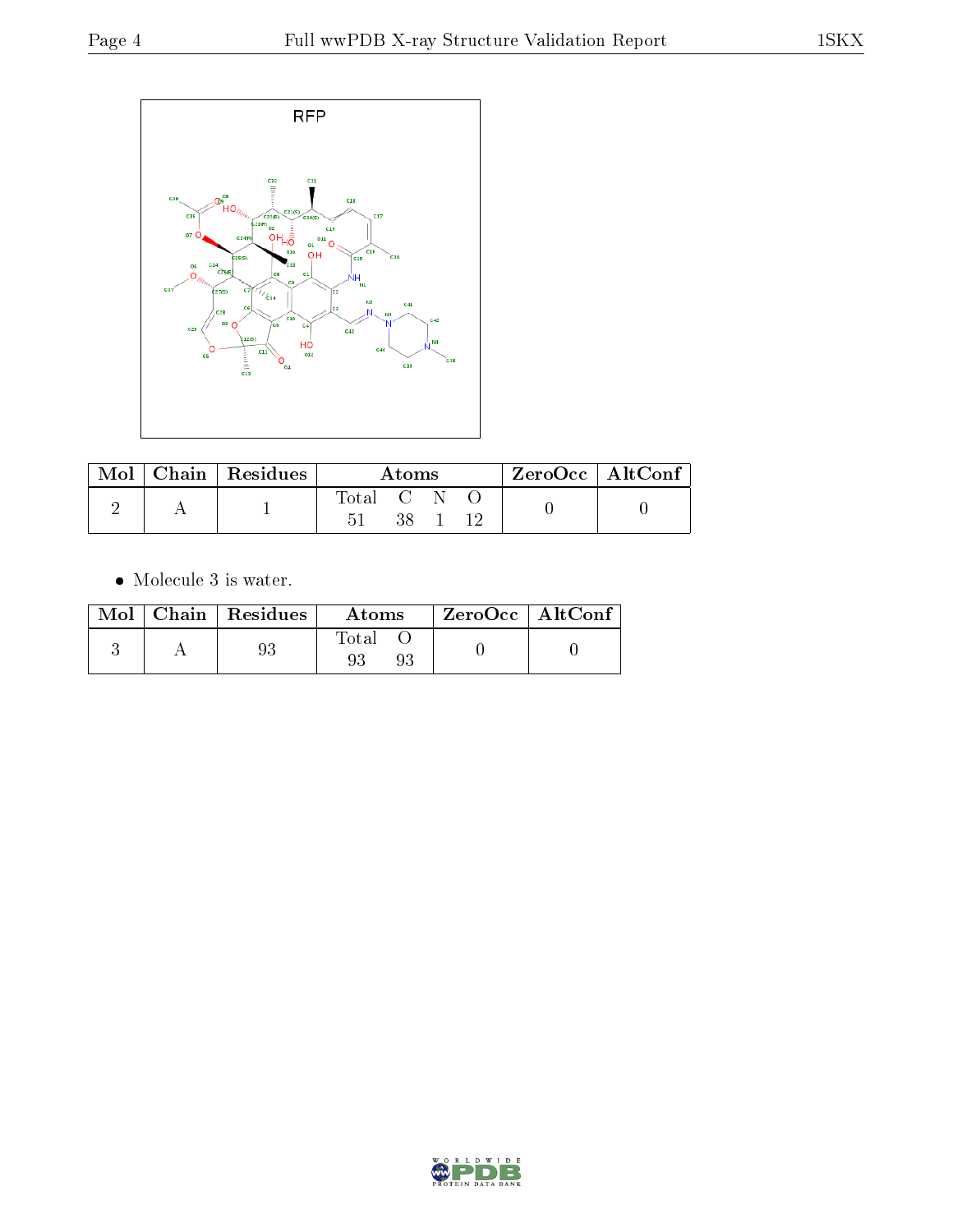## 3 Residue-property plots  $(i)$

These plots are drawn for all protein, RNA and DNA chains in the entry. The first graphic for a chain summarises the proportions of the various outlier classes displayed in the second graphic. The second graphic shows the sequence view annotated by issues in geometry and electron density. Residues are color-coded according to the number of geometric quality criteria for which they contain at least one outlier: green  $= 0$ , yellow  $= 1$ , orange  $= 2$  and red  $= 3$  or more. A red dot above a residue indicates a poor fit to the electron density (RSRZ  $> 2$ ). Stretches of 2 or more consecutive residues without any outlier are shown as a green connector. Residues present in the sample, but not in the model, are shown in grey.



• Molecule 1: Orphan nuclear receptor PXR

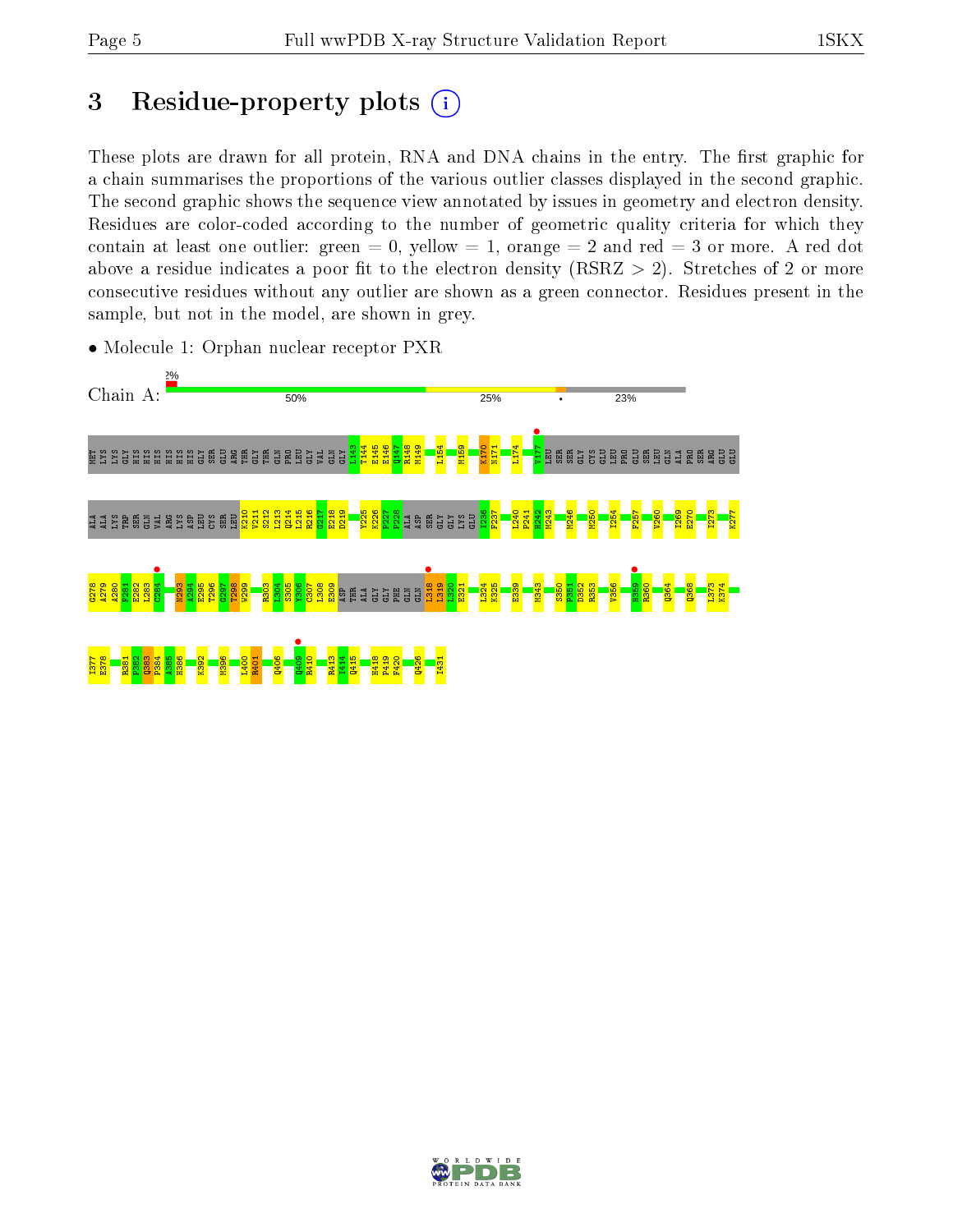## 4 Data and refinement statistics  $(i)$

| Property                                                         | Value                                             | Source     |
|------------------------------------------------------------------|---------------------------------------------------|------------|
| Space group                                                      | P 43 21 2                                         | Depositor  |
| Cell constants                                                   | $91.54\AA$ 85.50Å<br>$91.54\text{\AA}$            | Depositor  |
| a, b, c, $\alpha$ , $\beta$ , $\gamma$                           | $90.00^\circ$<br>$90.00^{\circ}$<br>$90.00^\circ$ |            |
| Resolution $(A)$                                                 | 2.80<br>27.42<br>$\frac{1}{2}$                    | Depositor  |
|                                                                  | $27.42 - 2.80$                                    | <b>EDS</b> |
| % Data completeness                                              | $99.7(27.42 - 2.80)$                              | Depositor  |
| (in resolution range)                                            | 99.8 (27.42-2.80)                                 | <b>EDS</b> |
| $R_{merge}$                                                      | (Not available)                                   | Depositor  |
| $\mathrm{R}_{sym}$                                               | $(Not\ avariable)$                                | Depositor  |
| $\langle I/\sigma(I) \rangle^{-1}$                               | $3.26$ (at $2.80\text{\AA}$ )                     | Xtriage    |
| Refinement program                                               | $\overline{\text{CNS} 1.0}$                       | Depositor  |
|                                                                  | $0.218$ , $0.266$                                 | Depositor  |
| $R, R_{free}$                                                    | $0.229$ ,<br>0.220                                | DCC        |
| $R_{free}$ test set                                              | 974 reflections $(10.41\%)$                       | wwPDB-VP   |
| Wilson B-factor $(A^2)$                                          | 52.1                                              | Xtriage    |
| Anisotropy                                                       | 0.313                                             | Xtriage    |
| Bulk solvent $k_{sol}(\text{e}/\text{A}^3), B_{sol}(\text{A}^2)$ | $0.34$ , 54.8                                     | <b>EDS</b> |
| L-test for $\mathrm{twinning}^2$                                 | $< L >$ = 0.49, $< L^2 >$ = 0.32                  | Xtriage    |
| Estimated twinning fraction                                      | No twinning to report.                            | Xtriage    |
| $F_o, F_c$ correlation                                           | 0.92                                              | <b>EDS</b> |
| Total number of atoms                                            | 2138                                              | wwPDB-VP   |
| Average B, all atoms $(A^2)$                                     | 50.0                                              | wwPDB-VP   |

Xtriage's analysis on translational NCS is as follows: The largest off-origin peak in the Patterson function is  $4.96\%$  of the height of the origin peak. No significant pseudotranslation is detected.

<sup>&</sup>lt;sup>2</sup>Theoretical values of  $\langle |L| \rangle$ ,  $\langle L^2 \rangle$  for acentric reflections are 0.5, 0.333 respectively for untwinned datasets, and 0.375, 0.2 for perfectly twinned datasets.



<span id="page-5-1"></span><span id="page-5-0"></span><sup>1</sup> Intensities estimated from amplitudes.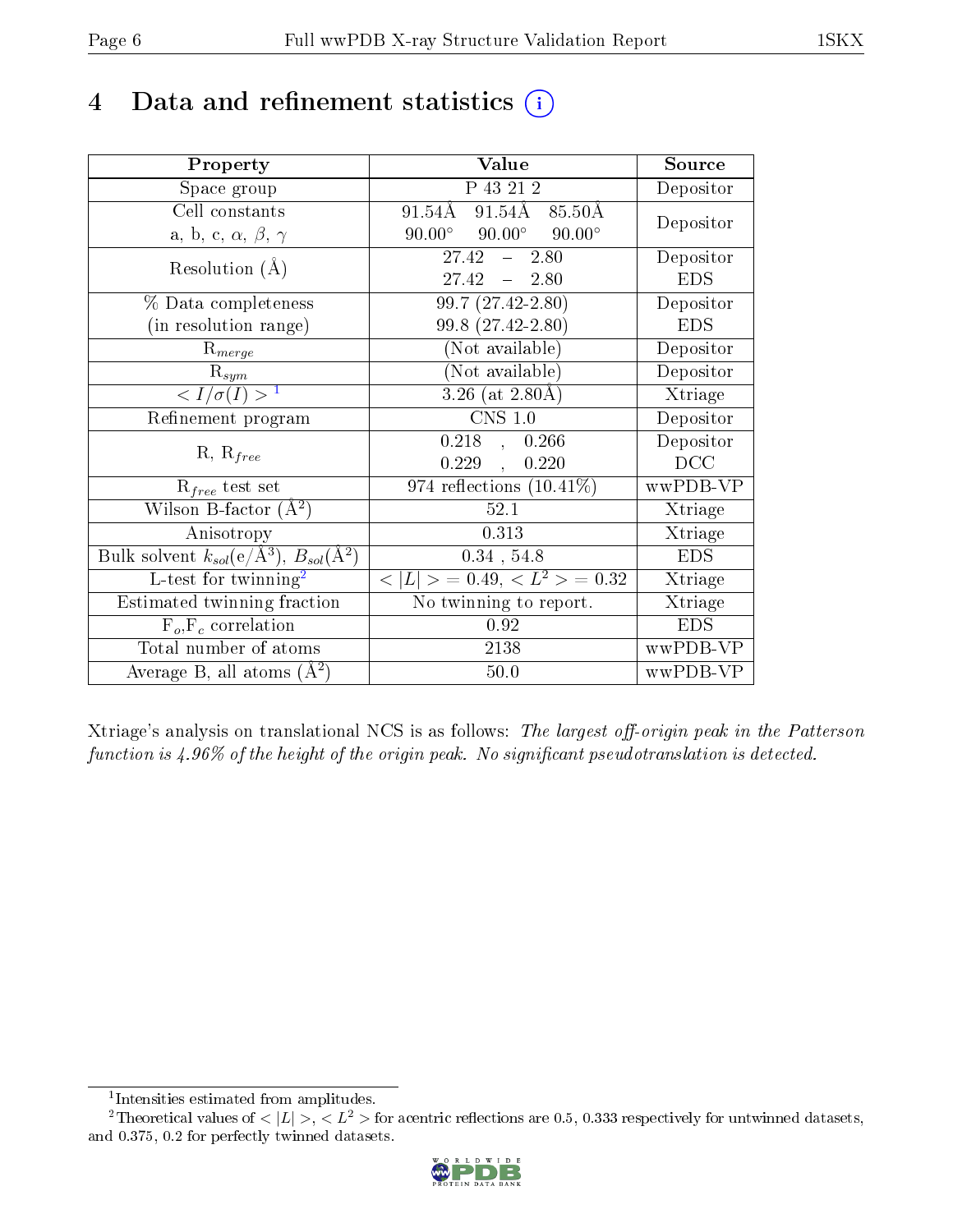# 5 Model quality  $(i)$

## 5.1 Standard geometry (i)

Bond lengths and bond angles in the following residue types are not validated in this section: RFP

The Z score for a bond length (or angle) is the number of standard deviations the observed value is removed from the expected value. A bond length (or angle) with  $|Z| > 5$  is considered an outlier worth inspection. RMSZ is the root-mean-square of all Z scores of the bond lengths (or angles).

|  | $Mol$   Chain |      | Bond lengths                    | Bond angles |        |  |
|--|---------------|------|---------------------------------|-------------|--------|--|
|  |               |      | RMSZ $ #Z  > 5$ RMSZ $ #Z  > 5$ |             |        |  |
|  |               | 0.40 | 0/2039                          | 0.51        | 0/2745 |  |

There are no bond length outliers.

There are no bond angle outliers.

There are no chirality outliers.

There are no planarity outliers.

### 5.2 Too-close contacts  $(i)$

In the following table, the Non-H and H(model) columns list the number of non-hydrogen atoms and hydrogen atoms in the chain respectively. The H(added) column lists the number of hydrogen atoms added and optimized by MolProbity. The Clashes column lists the number of clashes within the asymmetric unit, whereas Symm-Clashes lists symmetry related clashes.

| Mol |      |      | Chain   Non-H   H(model)   H(added)   Clashes   Symm-Clashes |
|-----|------|------|--------------------------------------------------------------|
|     | 1994 | 2014 |                                                              |
|     |      |      |                                                              |
|     |      |      |                                                              |
|     | 2138 | 2058 |                                                              |

The all-atom clashscore is defined as the number of clashes found per 1000 atoms (including hydrogen atoms). The all-atom clashscore for this structure is 16.

All (65) close contacts within the same asymmetric unit are listed below, sorted by their clash magnitude.

| Atom-2          |                                                   | Interatomic    | Clash         |
|-----------------|---------------------------------------------------|----------------|---------------|
| Atom-1          |                                                   | distance $(A)$ | overlap $(A)$ |
| 1 A 282 CLU HC2 | $1 \cdot A \cdot 400 \cdot I \cdot EII \cdot HGI$ | - 54           |               |

Continued on next page...

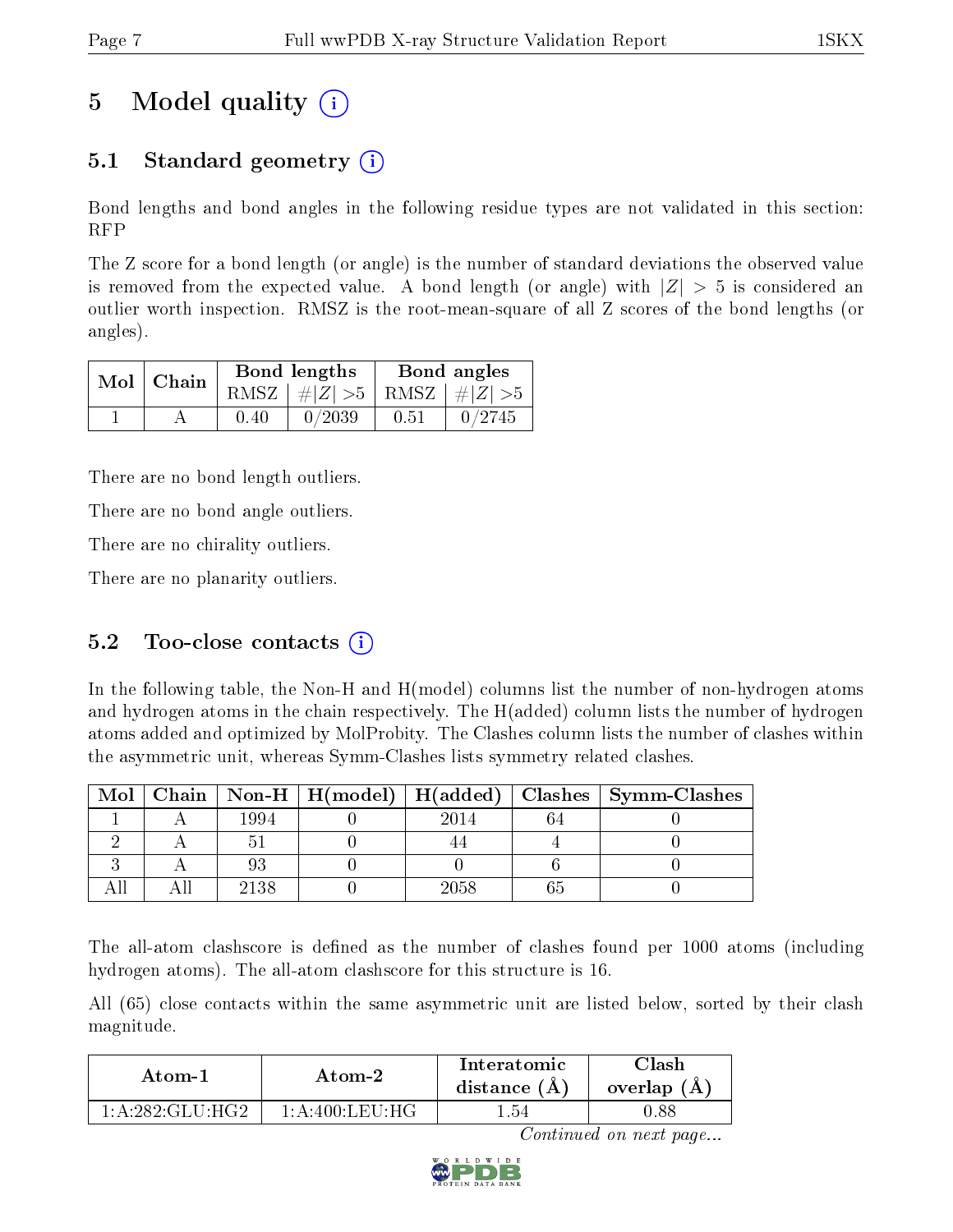| Commaca from previous page          |                    | Interatomic    | Clash         |
|-------------------------------------|--------------------|----------------|---------------|
| Atom-1                              | Atom-2             | distance $(A)$ | overlap $(A)$ |
| 1:A:214:GLN:HE21                    | 1:A:216:ARG:HH11   | 1.29           | 0.78          |
| 1:A:170:LYS:HB2                     | 3:A:576:HOH:O      | 1.88           | 0.72          |
| 1: A:210: LYS: HG2                  | 1: A:309: GLU:HB2  | 1.75           | 0.67          |
| 1: A:170: LYS: NZ                   | 1:A:171:ASN:H      | 1.93           | 0.67          |
| 1: A:144:THR:HB                     | 3:A:546:HOH:O      | 1.97           | 0.63          |
| 1: A:318: LEU:CD2                   | 1:A:319:LEU:H      | 2.11           | 0.63          |
| 1:A:308:LEU:HD11                    | 2:A:1:RFP:H17C     | 1.81           | 0.61          |
| 1:A:254:ILE:HG23                    | 1: A:283:LEU:HD12  | 1.83           | 0.60          |
| 1:A:420:PHE:CZ                      | 2:A:1:RFP:H131     | 2.37           | 0.60          |
| 1: A:246: MET:O                     | 1: A:246:MET:HE2   | 2.05           | 0.57          |
| 1: A:243:MET:HG2                    | 2:A:1:RFP:012      | 2.04           | 0.57          |
| 1:A:318:LEU:HD22                    | 1:A:319:LEU:H      | 1.69           | 0.56          |
| 1:A:293:ASN:HD22                    | 1:A:293:ASN:C      | 2.08           | 0.56          |
| 1: A:210: LYS: CG                   | 1:A:309:GLU:HB2    | 2.35           | 0.56          |
| 1:A:410:ARG:HA                      | 1: A:413:ARG:HE    | 1.69           | 0.56          |
| 1:A:293:ASN:HD21                    | 1:A:295:GLU:HB2    | 1.73           | 0.54          |
| 1:A:170:LYS:HZ3                     | 1: A:171: ASN:H    | 1.53           | 0.53          |
| 1: A:273: ILE: O                    | 1: A:277: LYS: HG3 | 2.09           | 0.52          |
| 1:A:352:ASP:CG                      | 1:A:401:ARG:HH22   | 2.12           | 0.52          |
| 1: A: 381: ARG: HB3                 | 1:A:386:HIS:ND1    | 2.23           | 0.52          |
| 1:A:373:LEU:O                       | 1:A:377:ILE:HG13   | 2.10           | 0.52          |
| 1: A:415: GLN:OE1                   | 1: A:419: PRO:HA   | 2.10           | 0.51          |
| 1:A:260:VAL:O                       | 1:A:260:VAL:HG22   | 2.09           | 0.51          |
| 1: A:392: LYS:O                     | 1: A:396:MET:HG2   | 2.10           | 0.51          |
| 1: A:415: GLN: HG2                  | 1:A:431:ILE:HD13   | 1.91           | 0.51          |
| 1:A:240:LEU:HB2                     | 1: A:241: PRO:HD3  | 1.92           | 0.51          |
| 1:A:410:ARG:HB2                     | 1:A:413:ARG:HH21   | 1.76           | 0.50          |
| 1: A: 386: HIS: HA                  | 3:A:565:HOH:O      | 2.12           | 0.50          |
| 1:A:218:GLU:H                       | 1: A:218: GLU:CD   | 2.14           | 0.50          |
| 1: A:146: GLU:HB2                   | 3:A:578:HOH:O      | 2.12           | 0.49          |
| 1:A:299:TRP:HZ3                     | 1:A:308:LEU:HD21   | 1.78           | 0.49          |
| 1: A:374: LYS:O                     | 1: A:378: GLU:HG3  | 2.13           | 0.49          |
| $1:A:210:\overline{\text{LYS:HG2}}$ | 1: A: 309: GLU: CB | 2.41           | 0.49          |
| 1:A:174:LEU:HD11                    | 1: A:215:LEU:HD11  | 1.94           | 0.48          |
| 1:A:318:LEU:HB3                     | 3:A:561:HOH:O      | 2.13           | 0.48          |
| 1:A:237:PHE:HD2                     | 1: A:240:LEU:HD11  | 1.79           | 0.48          |
| 1:A:364:GLN:O                       | 1: A:368: GLN: HG3 | 2.14           | 0.48          |
| 2:A:1:RFP:HN1                       | 2:A:1:RFP:C18      | 2.26           | 0.48          |
| 1:A:339:GLU:O                       | 1: A:343:MET:HG3   | 2.15           | 0.47          |
| 1:A:212:SER:HB3                     | 1:A:307:CYS:HB3    | 1.98           | 0.46          |
| 1:A:321:GLU:HB3                     | 1:A:324:LEU:HD23   | 1.97           | 0.46          |

Continued from previous page.

Continued on next page...

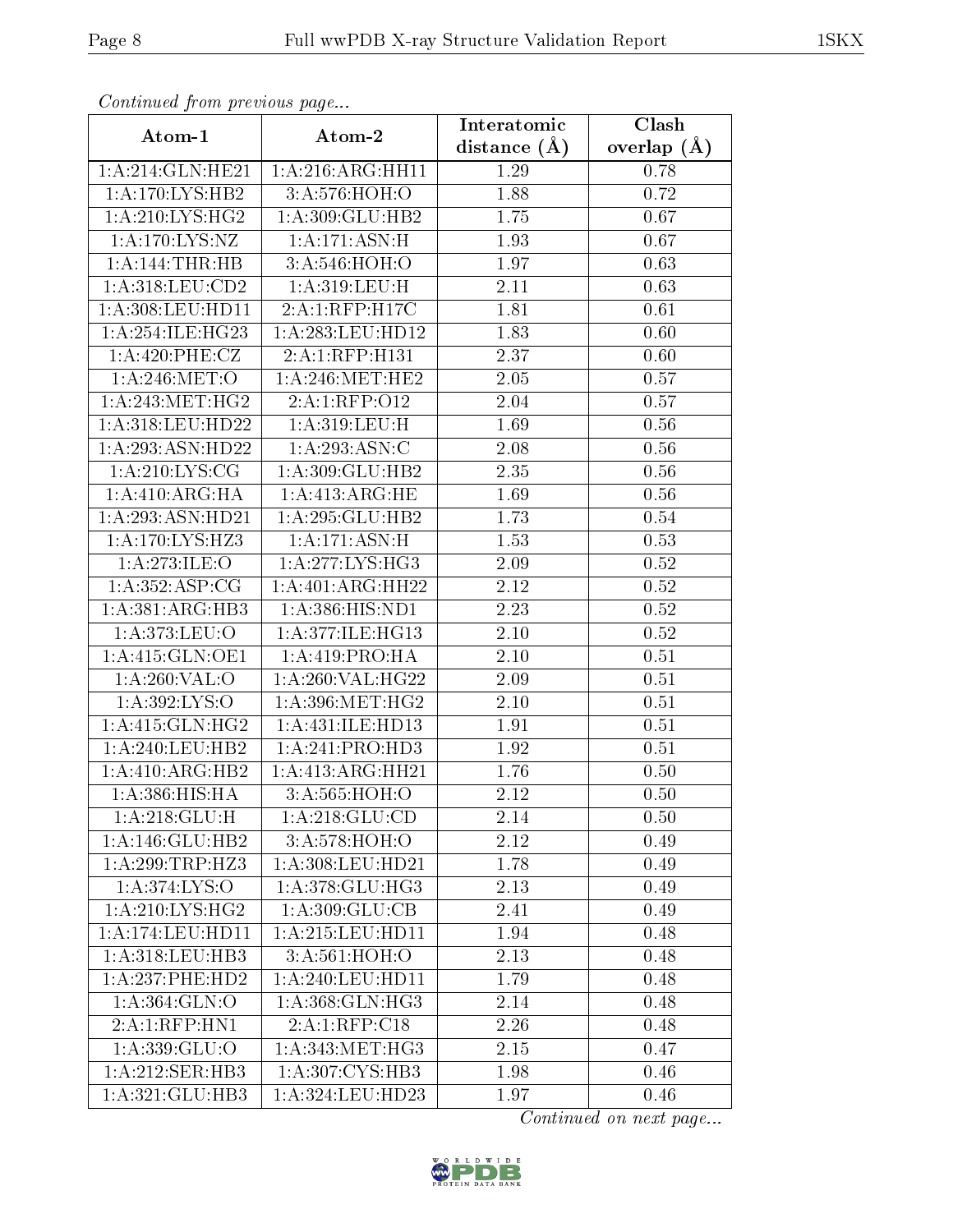|                     |                               | Interatomic    | Clash         |
|---------------------|-------------------------------|----------------|---------------|
| Atom-1              | Atom-2                        | distance $(A)$ | overlap $(A)$ |
| 1:A:213:LEU:HB3     | 1: A:225:TYR:HB3              | 1.98           | 0.45          |
| 1: A:269: ILE: HG23 | 1:A:270:GLU:N                 | 2.31           | 0.45          |
| 1:A:210:LYS:HG2     | 1:A:309:GLU:CG                | 2.47           | 0.45          |
| 1:A:216:ARG:O       | 1:A:303:ARG:HD2               | 2.16           | 0.45          |
| 1:A:278:GLY:HA3     | 1:A:353:ARG:HD2               | 1.98           | 0.44          |
| 1:A:339:GLU:OE2     | 1: A: 381: ARG: NH1           | 2.51           | 0.44          |
| 1: A:296:THR:OG1    | 1: A:298:THR:HG23             | 2.18           | 0.43          |
| 1:A:383:GLN:HG3     | 1:A:386:HIS:CE1               | 2.53           | 0.43          |
| 1: A:210: LYS: HD2  | 3: A:608:HOH:O                | 2.17           | 0.43          |
| 1:A:145:GLU:HA      | 1:A:148:ARG:HD3               | 2.00           | 0.43          |
| 1:A:350:SER:HB2     | 1: A: 353: ARG: NE            | 2.34           | 0.43          |
| 1: A:319: LEU:CD2   | 1: A:325: LYS:HG3             | 2.49           | 0.42          |
| 1:A:279:ALA:O       | 1:A:280:ALA:C                 | 2.56           | 0.42          |
| 1: A: 383: GLN: HA  | $1:A:384: \overline{PRO:HD3}$ | 1.95           | 0.42          |
| 1:A:170:LYS:HZ2     | 1:A:171:ASN:H                 | 1.66           | 0.42          |
| 1:A:353:ARG:HB2     | 1:A:356:VAL:HG23              | 2.02           | 0.42          |
| 1: A:145: GLU:O     | 1: A:149:MET:HG3              | 2.20           | 0.41          |
| 1:A:257:PHE:O       | 1: A:260: VAL:HG12            | 2.20           | 0.41          |
| 1: A:250:MET:O      | 1: A:254: ILE: HD13           | 2.20           | 0.41          |
| 1: A:350: SER:O     | 1: A: 353: ARG: HG2           | 2.20           | 0.41          |
| 1: A:299:TRP: CZ3   | 1:A:308:LEU:HD21              | 2.56           | 0.40          |
| 1:A:418:HIS:HA      | 1: A:419: PRO:HD2             | 1.98           | 0.40          |
| 1: A:426: GLN: HG2  | 1:A:431:ILE:HB                | 2.03           | 0.40          |

Continued from previous page...

There are no symmetry-related clashes.

### 5.3 Torsion angles  $(i)$

#### 5.3.1 Protein backbone (i)

In the following table, the Percentiles column shows the percent Ramachandran outliers of the chain as a percentile score with respect to all X-ray entries followed by that with respect to entries of similar resolution.

The Analysed column shows the number of residues for which the backbone conformation was analysed, and the total number of residues.

| $\mid$ Mol $\mid$ Chain $\mid$ | $\boldsymbol{\mathrm{Analysed}}$         |  | Favoured   Allowed   Outliers   Percentiles |
|--------------------------------|------------------------------------------|--|---------------------------------------------|
|                                | $234/313$ (75\%)   223 (95\%)   11 (5\%) |  | $\vert$ 100 100 $\vert$                     |

There are no Ramachandran outliers to report.

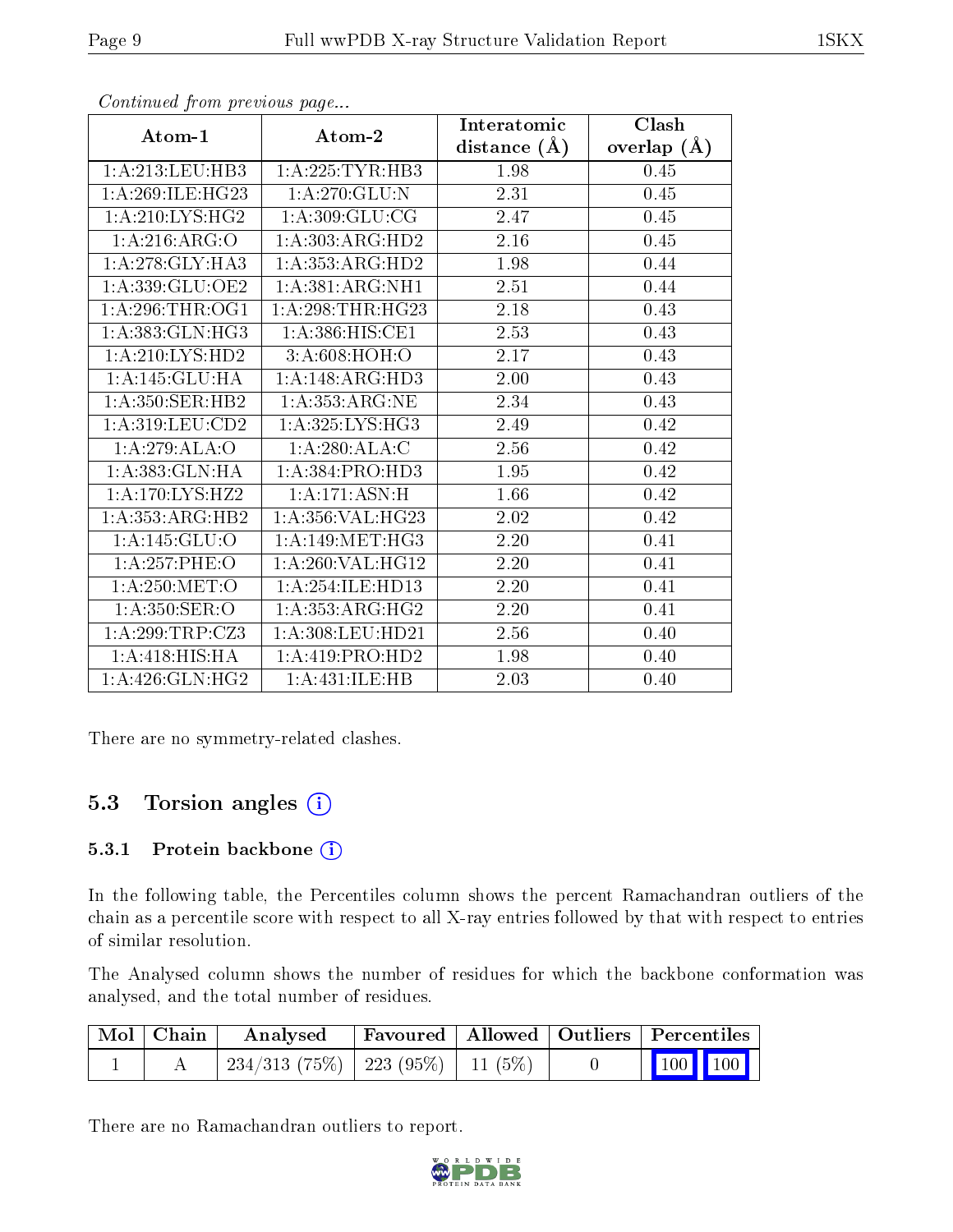#### 5.3.2 Protein sidechains  $(i)$

In the following table, the Percentiles column shows the percent sidechain outliers of the chain as a percentile score with respect to all X-ray entries followed by that with respect to entries of similar resolution.

The Analysed column shows the number of residues for which the sidechain conformation was analysed, and the total number of residues.

| $\mid$ Mol $\mid$ Chain | Analysed                                             | Rotameric   Outliers   Percentiles |  |  |
|-------------------------|------------------------------------------------------|------------------------------------|--|--|
|                         | $\mid$ 221/277 (80%)   206 (93%)   15 (7%)   16   42 |                                    |  |  |

All (15) residues with a non-rotameric sidechain are listed below:

| Mol            | Chain              | Res | Type                       |
|----------------|--------------------|-----|----------------------------|
| $\mathbf{1}$   | A                  | 154 | LEU                        |
| $\mathbf{1}$   | $\overline{\rm A}$ | 159 | MET                        |
| $\mathbf{1}$   | $\overline{A}$     | 170 | <b>LYS</b>                 |
| $\mathbf{1}$   | $\boldsymbol{A}$   | 211 | <b>VAL</b>                 |
| $\overline{1}$ | $\overline{\rm A}$ | 219 | <b>ASP</b>                 |
| $\mathbf{1}$   | $\overline{\rm A}$ | 226 | <b>LYS</b>                 |
| $\mathbf{1}$   | $\overline{\rm A}$ | 293 | <b>ASN</b>                 |
| $\mathbf{1}$   | $\overline{A}$     | 298 | THR                        |
| $\mathbf{1}$   | $\overline{\rm A}$ | 305 | SER                        |
| $\mathbf{1}$   | $\overline{A}$     | 318 | LEU                        |
| $\mathbf{1}$   | $\overline{A}$     | 319 | LEU                        |
| $\overline{1}$ | $\overline{\rm A}$ | 360 | $\overline{\rm A}{\rm RG}$ |
| $\mathbf 1$    | $\boldsymbol{A}$   | 383 | <b>GLN</b>                 |
| $\mathbf{1}$   | A                  | 401 | $\rm \overline{A}RG$       |
| 1              | $\overline{\rm A}$ | 406 | $_{\rm GLN}$               |

Some sidechains can be flipped to improve hydrogen bonding and reduce clashes. All (10) such sidechains are listed below:

| Mol | Chain | Res | Type       |
|-----|-------|-----|------------|
|     | A     | 147 | <b>GLN</b> |
| 1   | А     | 171 | <b>ASN</b> |
| 1   | А     | 214 | <b>GLN</b> |
| 1   | А     | 224 | <b>ASN</b> |
| 1   | A     | 272 | <b>GLN</b> |
| 1   | A     | 293 | <b>ASN</b> |
| 1   | А     | 366 | GLN        |
| 1   | А     | 368 | <b>GLN</b> |
| 1   | А     | 383 | <b>GLN</b> |
|     |       | 409 | GLN        |

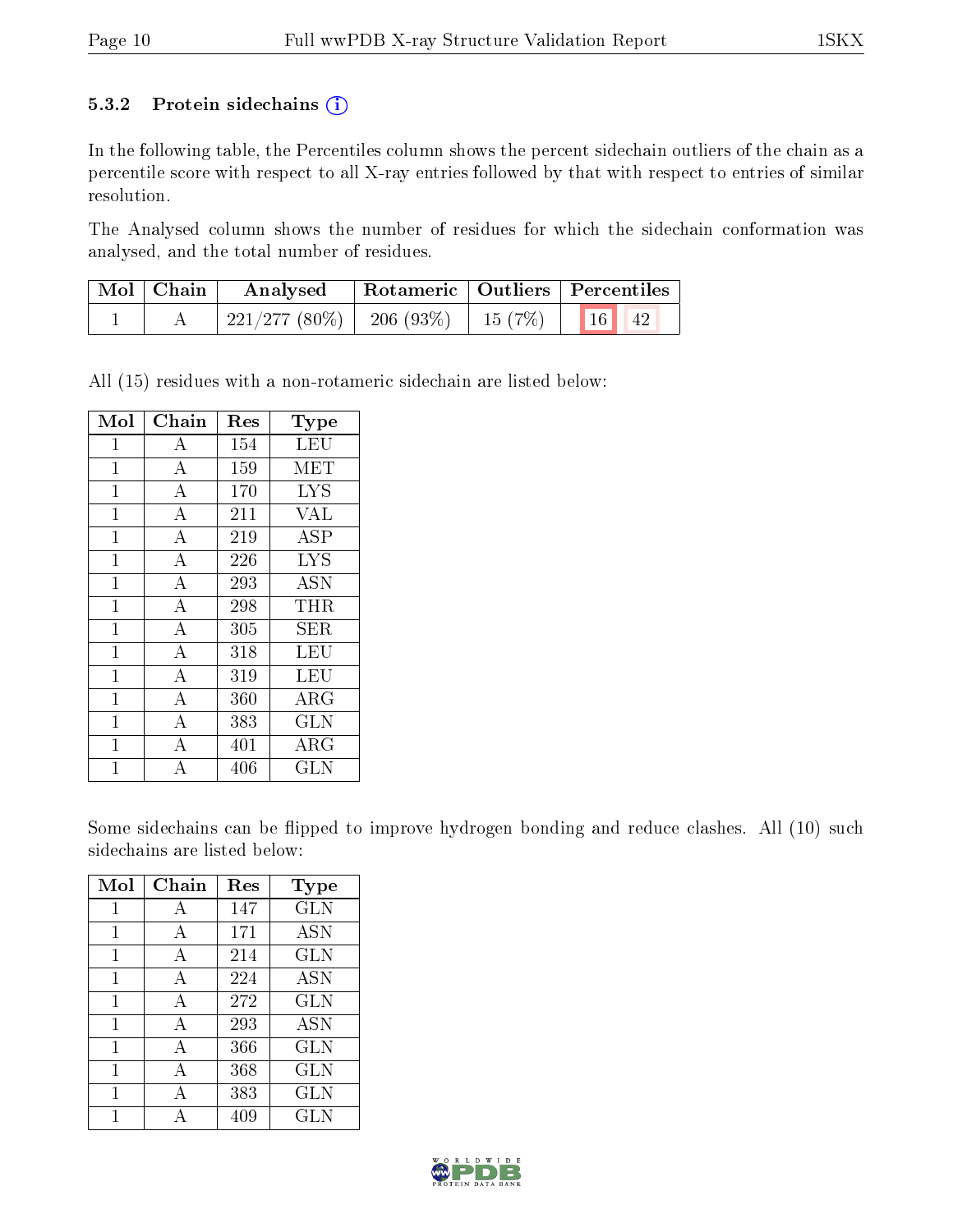#### $5.3.3$  RNA  $(i)$

There are no RNA molecules in this entry.

#### 5.4 Non-standard residues in protein, DNA, RNA chains (i)

There are no non-standard protein/DNA/RNA residues in this entry.

#### 5.5 Carbohydrates (i)

There are no carbohydrates in this entry.

### 5.6 Ligand geometry  $(i)$

1 ligand is modelled in this entry.

In the following table, the Counts columns list the number of bonds (or angles) for which Mogul statistics could be retrieved, the number of bonds (or angles) that are observed in the model and the number of bonds (or angles) that are defined in the Chemical Component Dictionary. The Link column lists molecule types, if any, to which the group is linked. The Z score for a bond length (or angle) is the number of standard deviations the observed value is removed from the expected value. A bond length (or angle) with  $|Z| > 2$  is considered an outlier worth inspection. RMSZ is the root-mean-square of all Z scores of the bond lengths (or angles).

| Mol |            | Type   Chain   Res | Link |                       | Bond lengths |           |          | Bond angles |                                      |
|-----|------------|--------------------|------|-----------------------|--------------|-----------|----------|-------------|--------------------------------------|
|     |            |                    |      | Counts   RMSZ $\vert$ |              |           |          |             | $ #Z  > 2$ Counts $ RMSZ  /  Z  > 2$ |
|     | <b>RFP</b> |                    |      | 54,54,63              | 1.53         | $8(14\%)$ | 80,82,94 | 1.09        | $5(6\%)$                             |

In the following table, the Chirals column lists the number of chiral outliers, the number of chiral centers analysed, the number of these observed in the model and the number defined in the Chemical Component Dictionary. Similar counts are reported in the Torsion and Rings columns. '-' means no outliers of that kind were identified.

|       |  | Mol   Type   Chain   Res   Link   Chirals | Torsions              | Rings |
|-------|--|-------------------------------------------|-----------------------|-------|
| – RFP |  |                                           | $13/55/70/85$ 0/4/4/5 |       |

All (8) bond length outliers are listed below:

| Mol | ${\bf Chain}$ |            | $Res$   Type   Atoms | $\mathbf{Z}$ | $\overline{\phantom{a}}$ Observed(A) | Ideal $(A)$ |
|-----|---------------|------------|----------------------|--------------|--------------------------------------|-------------|
|     |               | <b>RFP</b> | O7-C25               | 5.28         | 1.52                                 | -44         |
|     |               | <b>RFP</b> | $C8-C9$              | 3.43         | 1.53                                 | .43         |
|     |               | <b>RFP</b> | $C5-C10$             | 3.09         | .49                                  |             |

Continued on next page...

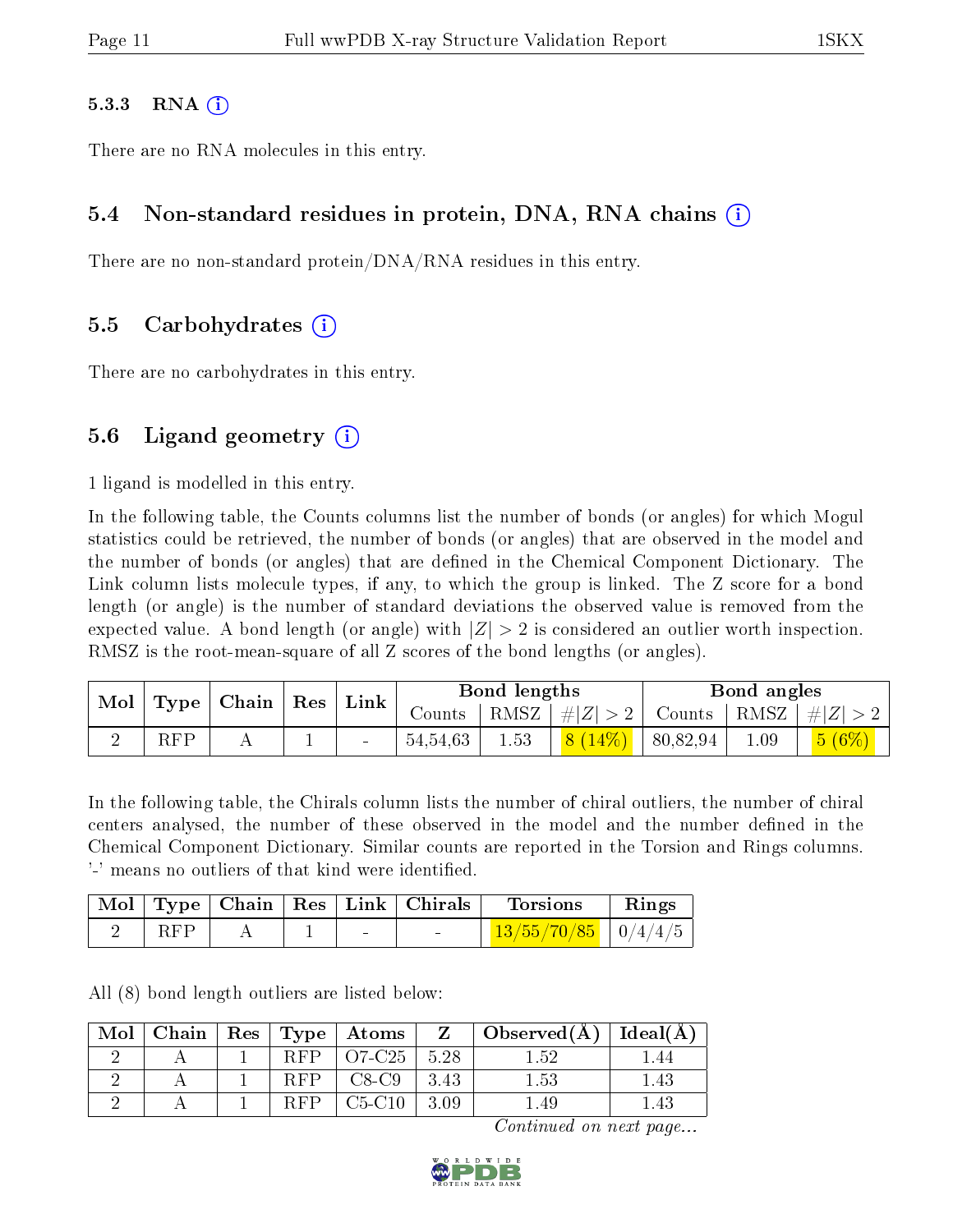| Mol | Chain | Res | Type       | $\boldsymbol{\mathrm{Atoms}}$ |         | Observed(A) | Ideal(A)    |
|-----|-------|-----|------------|-------------------------------|---------|-------------|-------------|
|     |       |     | <b>RFP</b> | $O4-C11$                      | 2.97    | 1.26        | $\sqrt{21}$ |
|     |       |     | <b>RFP</b> | $C43-C3$                      | $-2.60$ | 1.46        | $1.51\,$    |
|     |       |     | <b>RFP</b> | $C10-C9$                      | 2.45    | 1.48        | 1.42        |
|     |       |     | <b>RFP</b> | $C2-C1$                       | 2.31    | 1.44        | 1.38        |
|     |       |     | <b>RFP</b> | $C8-C7$                       | 2.00    | 1.48        | 1.39        |

Continued from previous page...

All (5) bond angle outliers are listed below:

| Mol           | Chain | Res | Type       | Atoms            |         | Observed $\binom{o}{c}$ | Ideal $(°)$ |
|---------------|-------|-----|------------|------------------|---------|-------------------------|-------------|
| $\mathcal{L}$ |       |     | <b>RFP</b> | $C34-C26-C25$    | $-3.46$ | 105.20                  | 111.40      |
| 9             |       |     | <b>RFP</b> | $C21-C20-C19$    | 2.57    | 117.49                  | 111.42      |
| ٠,            |       |     | <b>RFP</b> | $C5-C10-C9$      | $-2.36$ | 115.35                  | 119.66      |
| .,            |       |     | <b>RFP</b> | $C20-C19-C18$    | 2.24    | 130.87                  | 126.16      |
| $\cdot$       |       |     | <b>RFP</b> | $O12 - C4 - C10$ | 2.03    | 123.89                  | 119.00      |

There are no chirality outliers.

| Mol            | $Chain$      | Res | Type       | Atoms                                                              |
|----------------|--------------|-----|------------|--------------------------------------------------------------------|
| 2              | А            | 1   | RFP        | C17-C18-C19-C20                                                    |
| $\mathfrak{D}$ | А            | 1   | RFP        | C32-C22-C23-C24                                                    |
| $\overline{2}$ | А            | 1   | RFP        | C32-C22-C23-O9                                                     |
| $\overline{2}$ | А            | 1   | RFP        | C21-C22-C23-C24                                                    |
| 2              | $\mathbf{A}$ | 1   | <b>RFP</b> | $C21-C22-C23-C9$                                                   |
| $\overline{2}$ | А            | 1   | <b>RFP</b> | C <sub>26</sub> -C <sub>27</sub> -C <sub>28</sub> -C <sub>29</sub> |
| $\overline{2}$ | А            | 1   | <b>RFP</b> | O6-C27-C28-C29                                                     |
| 2              | A            | 1   | <b>RFP</b> | C <sub>23</sub> -C <sub>24</sub> -C <sub>25</sub> -O <sub>7</sub>  |
| $\overline{2}$ | А            | 1   | <b>RFP</b> | $C23-C24-C25-C26$                                                  |
| $\overline{2}$ | А            | 1   | <b>RFP</b> | O7-C25-C26-C27                                                     |
| $\overline{2}$ | A            | 1   | RFP        | C16-C17-C18-C19                                                    |
| 2              | А            | 1   | <b>RFP</b> | C33-C24-C25-C26                                                    |
| $\overline{2}$ | А            | 1   | <b>RFP</b> | C33-C24-C25-O7                                                     |

All (13) torsion outliers are listed below:

There are no ring outliers.

1 monomer is involved in 4 short contacts:

|  |  | Mol   Chain   Res   Type   Clashes   Symm-Clashes |
|--|--|---------------------------------------------------|
|  |  |                                                   |

The following is a two-dimensional graphical depiction of Mogul quality analysis of bond lengths, bond angles, torsion angles, and ring geometry for all instances of the Ligand of Interest. In

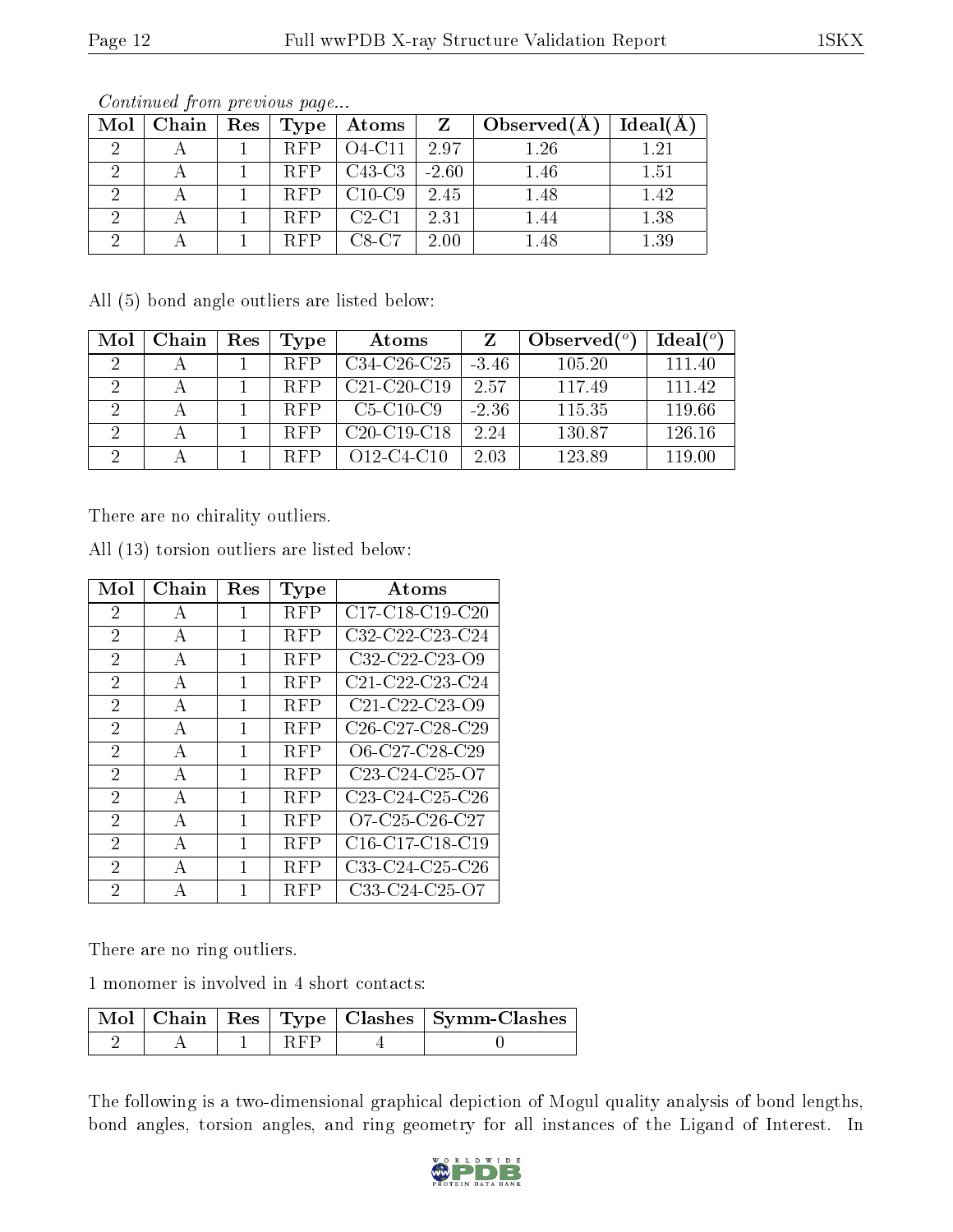addition, ligands with molecular weight > 250 and outliers as shown on the validation Tables will also be included. For torsion angles, if less then 5% of the Mogul distribution of torsion angles is within 10 degrees of the torsion angle in question, then that torsion angle is considered an outlier. Any bond that is central to one or more torsion angles identified as an outlier by Mogul will be highlighted in the graph. For rings, the root-mean-square deviation (RMSD) between the ring in question and similar rings identified by Mogul is calculated over all ring torsion angles. If the average RMSD is greater than 60 degrees and the minimal RMSD between the ring in question and any Mogul-identied rings is also greater than 60 degrees, then that ring is considered an outlier. The outliers are highlighted in purple. The color gray indicates Mogul did not find sufficient equivalents in the CSD to analyse the geometry.



#### 5.7 [O](https://www.wwpdb.org/validation/2017/XrayValidationReportHelp#nonstandard_residues_and_ligands)ther polymers (i)

There are no such residues in this entry.

### 5.8 Polymer linkage issues (i)

There are no chain breaks in this entry.

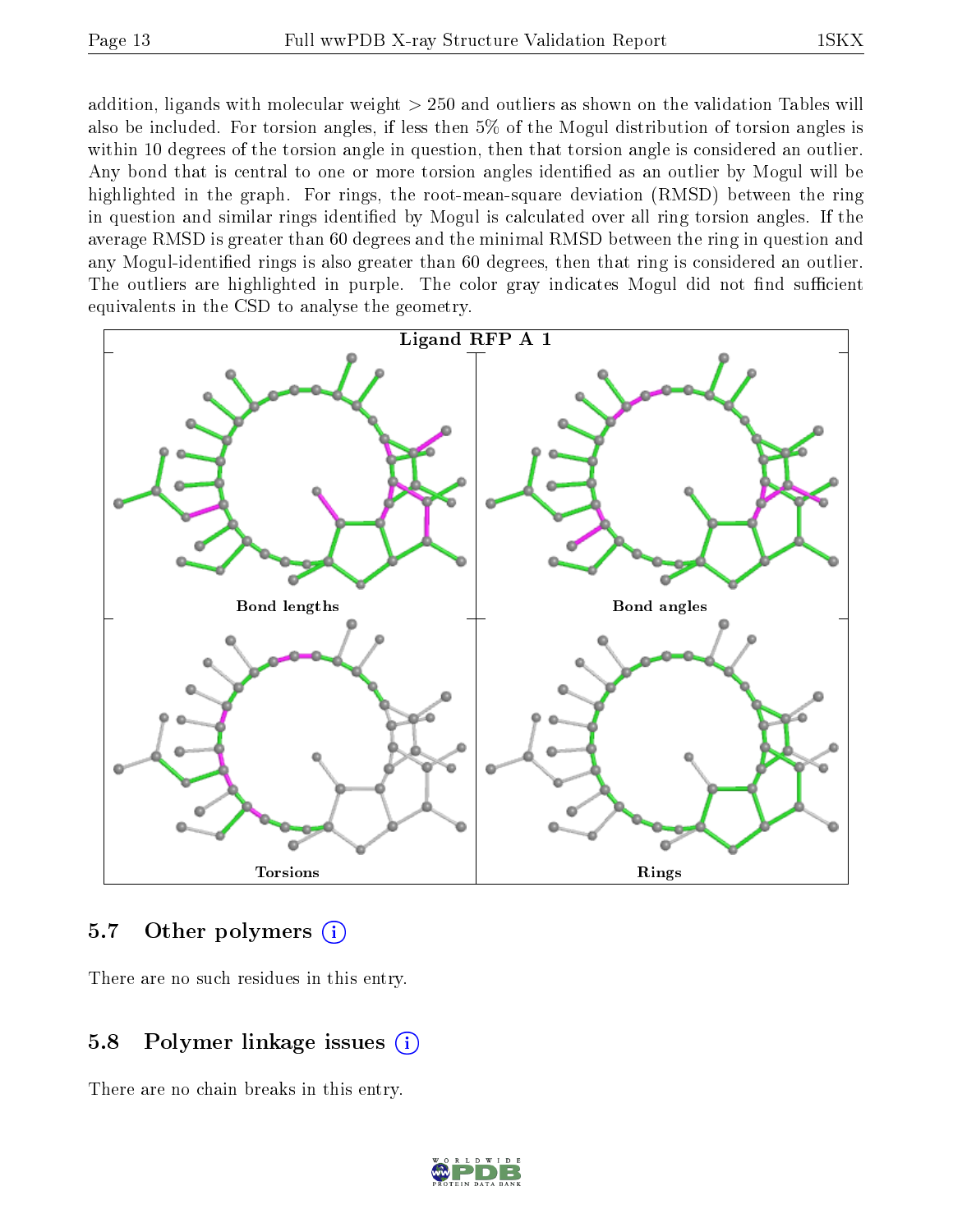## 6 Fit of model and data  $\left( \cdot \right)$

## 6.1 Protein, DNA and RNA chains (i)

In the following table, the column labelled  $#RSRZ>2'$  contains the number (and percentage) of RSRZ outliers, followed by percent RSRZ outliers for the chain as percentile scores relative to all X-ray entries and entries of similar resolution. The OWAB column contains the minimum, median,  $95<sup>th</sup>$  percentile and maximum values of the occupancy-weighted average B-factor per residue. The column labelled  $Q < 0.9$  lists the number of (and percentage) of residues with an average occupancy less than 0.9.

|  | $\begin{array}{ c c c c }\hline \text{Mol} & \text{Chain} & \text{Analysed} & <\text{RSRZ}> \hline \end{array}$ |                                                           |  |
|--|-----------------------------------------------------------------------------------------------------------------|-----------------------------------------------------------|--|
|  |                                                                                                                 | $242/313$ (77\%)   -0.12   5 (2\%) 63 54   22, 48, 78, 94 |  |

All (5) RSRZ outliers are listed below:

| Mol | Chain | Res | Type       | <b>RSRZ</b> |
|-----|-------|-----|------------|-------------|
|     |       | 177 | VAL        | 3.7         |
|     |       | 318 | LEU        | 3.0         |
|     |       | 359 | <b>HIS</b> | 2.9         |
|     |       | 284 | <b>CYS</b> | 2.6         |
|     |       | 409 | GL N       | 2.1         |

### 6.2 Non-standard residues in protein, DNA, RNA chains (i)

There are no non-standard protein/DNA/RNA residues in this entry.

#### 6.3 Carbohydrates (i)

There are no carbohydrates in this entry.

### 6.4 Ligands  $(i)$

In the following table, the Atoms column lists the number of modelled atoms in the group and the number defined in the chemical component dictionary. The B-factors column lists the minimum, median,  $95<sup>th</sup>$  percentile and maximum values of B factors of atoms in the group. The column labelled  $Q< 0.9$ ' lists the number of atoms with occupancy less than 0.9.

|            |  |       |      |      | $\vert$ Mol $\vert$ Type $\vert$ Chain $\vert$ Res $\vert$ Atoms $\vert$ RSCC $\vert$ RSR $\vert$ B-factors(A <sup>2</sup> ) $\vert$ Q<0.9 |  |
|------------|--|-------|------|------|--------------------------------------------------------------------------------------------------------------------------------------------|--|
| <b>RFP</b> |  | 51/59 | 0.80 | 0.28 | 55,62,66,69                                                                                                                                |  |

The following is a graphical depiction of the model fit to experimental electron density of all